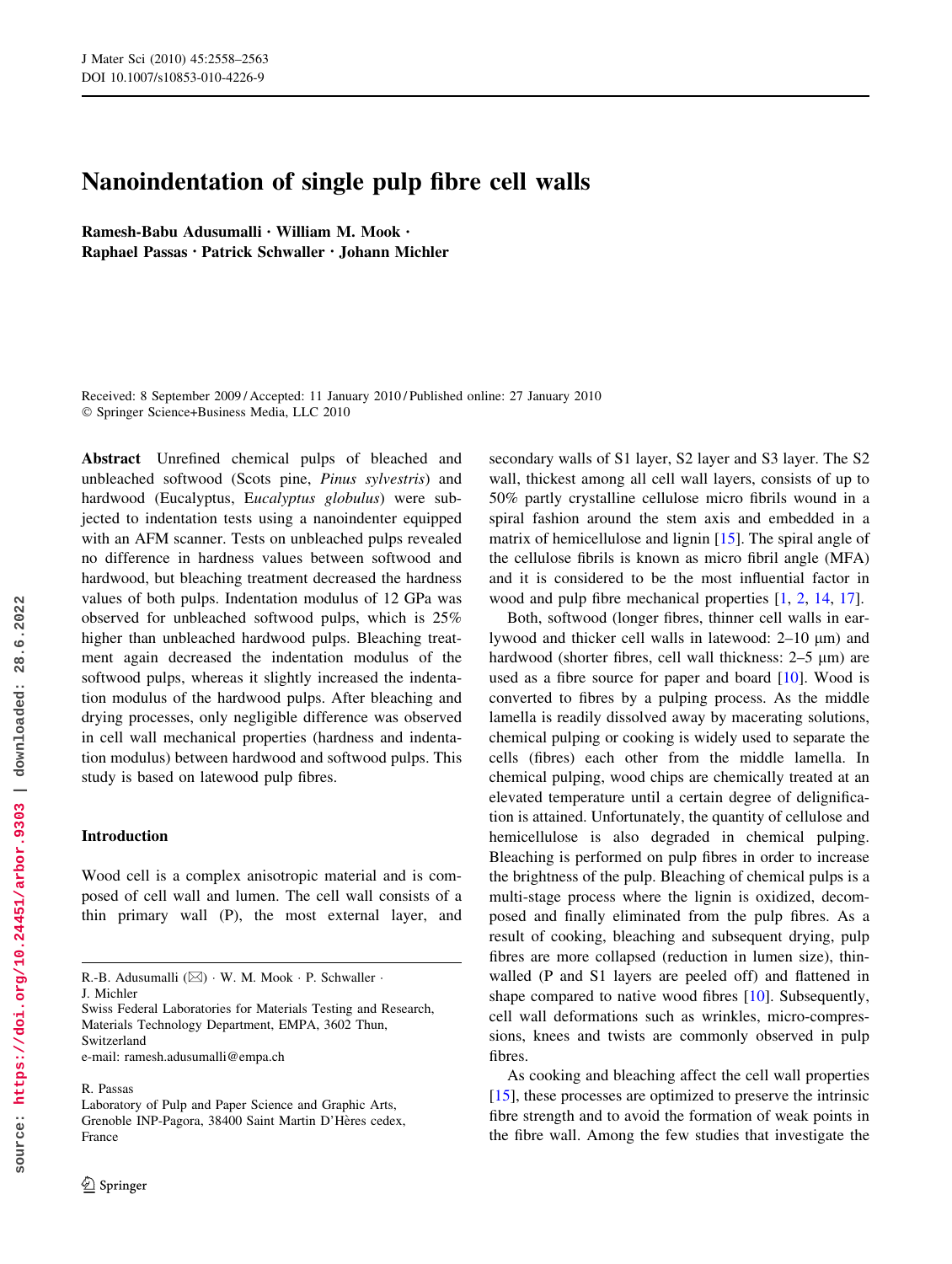effects of cooking and bleaching, Young reported a review on certain differences within the chemical pulps (sulphite, kraft and organosolv) [28]. Page et al. [18] found that pulp fibre strength begins to decrease when the cellulose content of the fibre exceeds 80%; this is where the stress distribution becomes localized due to the rigid cellulose–cellulose bonds instead of flexible cellulose–hemicellulose– cellulose bonds. Fahlén and Salmén [4] and Leppänen et al. [13] reported the formation of pores in the matrix material and an enlargement of the cellulose fibril aggregates as a result of chemical pulping. In another study carried out using early wood, Peura et al. [19] reported no change in tensile properties of unbleached pulp fibres compared to native Norway spruce wood. Joutsimo [9] reported significant influence of fibre deformations (kinks and curls formed during chemical pulping) on the fibre network, but he found no influence on single fibre strength. Tchepel et al. [22] studied the effect of peroxide bleaching on thermo mechanical pulp fibres by single fibre fatigue tests. He found an increase in fibre flexibility due to a reduction in fibre cross-sectional dimension, and lower stiffnesses for bleached fibres. Additionally, classical paper testing methods such as zero-span tensile testing to understand the effect of cooking and bleaching on the fibre network have also been conducted [2, 25].

As chemical pulping involves higher pressures, high temperatures ( $\sim$  170 °C) and strong bleaching chemicals, it is important to perform quantitative studies of the pulp fibres at the scale of cell walls in addition to the above studies. Nanoindentation allows the measurement of the elastic modulus and the hardness at the cell wall scale [5, 24]. As the indentation displacement range is generally between 0.1 and 2  $\mu$ m, it is possible to probe localized areas of collapsed pulp fibre cell walls having thicknesses of  $2-5$  µm, which is difficult to achieve using normal techniques such as single fibre tensile testing. Nanoindentation of wood fibre cell walls was studied by several authors [6, 23, 26, 29]. Xing et al. [27] studied the influence of thermomecahnical refining pressure on pulp fibre properties using the nanoindentation technique. In this work, nanoindentation is performed for the first time on fibre cross sections of chemical pulp fibres in order to study the influence of fibre type and bleaching on hardness and elastic modulus.

## Materials and methods

Softwood pulp (Scots pine, Pinus sylvestris) as a dry sheet of industrial quality, and hardwood pulp (Eucalyptus, Eucalyptus globulus) as pellets produced in the laboratory (Grenoble INP-Pagora, France) were used as raw materials for the present study. Kappa numbers of unbleached hardwood (HWUB), bleached hardwood (HWB), unbleached softwood (SWUB) and bleached softwood (SWB) are 13, 1.5, 29 and *\*1, respectively. Kraft fibres are selected because they are stronger and more resistant to collapse when compared to other fibres obtained through various chemical pulping techniques. As cell wall delamination is macroscopically visible in beated pulp fibres, only unbeated pulp was considered for the present study. In order to prepare the samples, a limited number of pulp fibres were suspended in water and a drop of pulp suspension was placed on a glass substrate and allowed to flow in one direction. After 24 h of drying, fibre bundles (partially aligned) were removed from the glass substrate and placed in a silicone mould using micro tweezers. Using alternating vacuum-pressure treatment, bundles of air-dried pulp fibres were embedded in epoxy resin and cured at 60  $^{\circ}$ C for 8 h [21]. The cured epoxy blocks were removed from the silicone mould and a razor blade was used to cut the epoxy blocks until fibre cross sections were exposed along the surface, which was further polished (silicon carbide abrasive papers with decreasing grit size of 2500, 1200 and 600) until a smooth surface was achieved. A microtome with a diamond rotating knife was used to further cut the surface down to the  $1 \mu m$  level. Specimens prepared with this method revealed smooth surfaces as shown by the light microscopy (Fig. 1) and scanning probe microscopy deflection image in the left-hand part of Fig. 2 (first derivative of the topographic image). A detailed description of the wood sample preparation for nanoindentation, which is adopted for pulp fibres, can be found in the literature [11].

After sectioning, the epoxy blocks were fixed to aluminium (Al) discs using cyanoacrylate adhesive and mounted on the magnetic sample holder of a Hysitron



Fig. 1 Optical micrograph showing the pulp fibre cross sections and some tilted and longitudinal sections. A smooth surface was achieved by embedding the fibre bundles in epoxy resin and cutting the top surface using microtome equipped with a diamond knife. Variable cell wall thickness  $(3.1-6.5 \mu m)$  and some processing irregularities can be seen in pulp fibre cross sections. Implanted knife markers due to sectioning are visible (white arrows)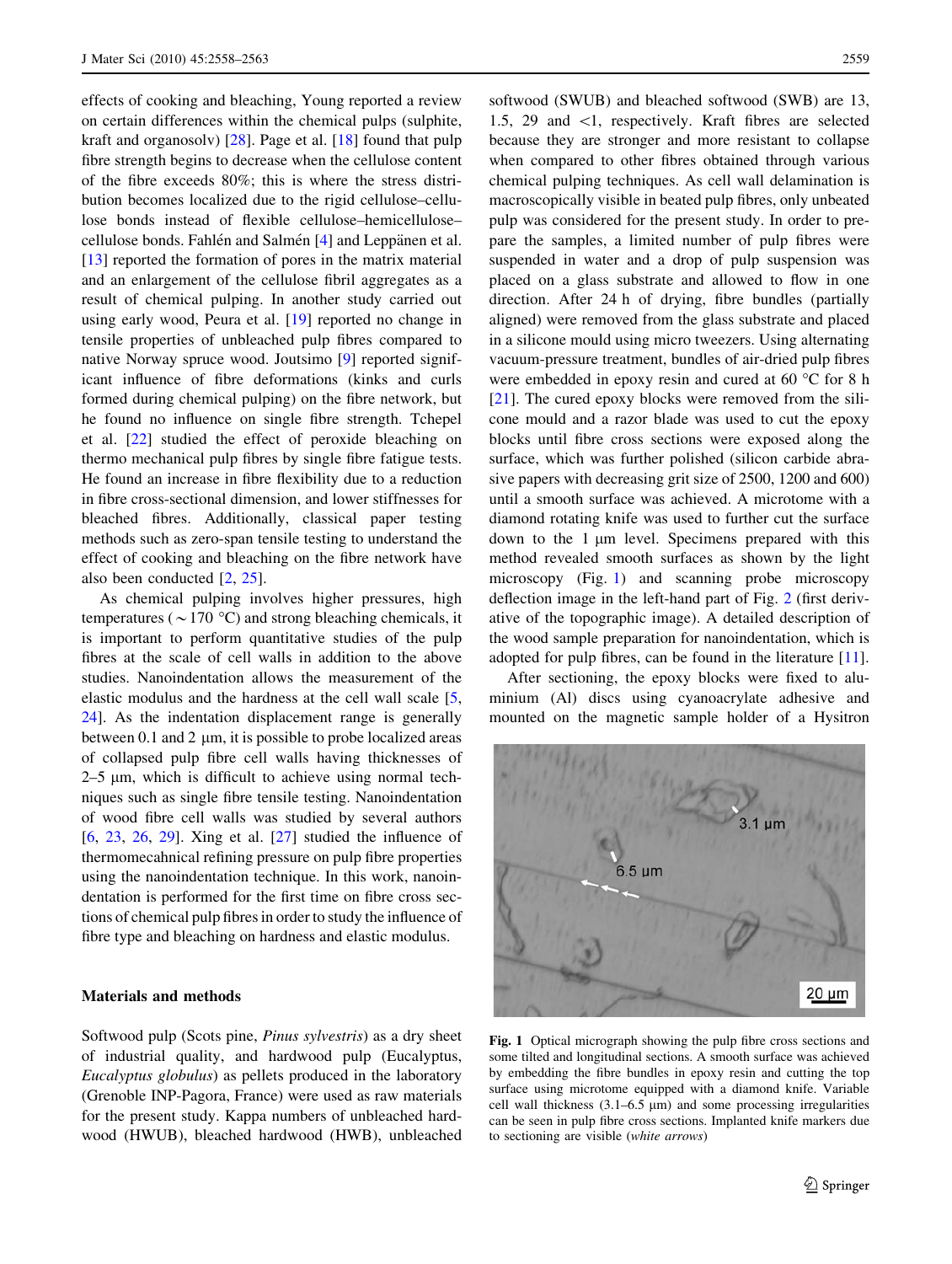Fig. 2 Hysitron scanning probe microscope deflection image (first derivative of the topographic image) of bleached hardwood pulp fibre cell walls after indentation testing (left). Note the three pyramidal impressions from nanoindentation tests. Typical load–displacement graph of a nanoindentation experiment in pulp fibre cell wall and epoxy materials (right)





TriboIndenter (Hysitron, Inc., MN 55344, USA) as shown in Fig. 3. Indentation was performed at ambient temperature and relative humidity. Specific pulp fibres on the sample surface were located using the nanoindenter's optical microscope. Pulp containing late wood fibre cell wall cross sections was identified. In the case of hardwood pulps, only libriform fibres were considered. The indenter tip then scanned the chosen surface regions (with scan sizes up to  $50 \times 50 \mu m^2$ ) using normal forces of approximately 200 nN such that the pulp cell wall could be found and centred underneath the tip. Indentation could be conducted with a lateral accuracy of  $\pm 100$  nm at the middle of the latewood fibre cell wall having thicknesses greater than 2.5 µm. Early wood fibres (cell wall thickness  $\le 2.5$  µm) were not considered in this test in order to minimize the possible artefacts from cell wall borders. On average, 3–4 indents were placed on each fibre cell wall. Each indent was composed of four loading cycles with increasing peak load from 20  $\mu$ N in steps of 40  $\mu$ N, resembling cyclic indentation as shown in right-hand part of Fig. 2. A maximum load of 160  $\mu$ N was selected to avoid the edge effects caused by low cell wall thickness, collapse behaviour of pulp fibres and to stay within the calibrated displacement range of the tip. For all steps, the loading and unloading speed was 20  $\mu$ N/s and the holding time at peak load was 12 s to monitor the visco-plastic creep. An ultra sharp cube corner tip made of diamond was used to perform the indents on the fibre cross sections. Due to the micro-compressions, delaminations and kinks in the pulp fibre cell wall, a cube corner tip was selected because it is sharper and better suited for rougher samples than a Berkovich tip (<http://www.hysitron.com>). The load–displacement curves obtained from all experiments were evaluated according to the Oliver–Pharr method  $[16]$ , where peak load  $(P_{\text{max}})$ , depth at peak load  $(h)$  and initial slope of the unloading curve  $(S)$  are used to measure the hardness  $(P_{\text{max}}/A)$  and reduced elastic modulus  $(E_r)$  as shown in Eq. 1.  $E_r$  is almost identical to E in case of soft materials like pulp and it is termed as indentation modulus throughout this article. The contact area A at  $P_{\text{max}}$  is determined from the known shape of the indenter, which is calibrated by indenting a material with known properties (in this case fused quartz).

$$
E_{\rm r} = \frac{1}{2} \sqrt{\pi} \frac{S}{\sqrt{A}}.\tag{1}
$$

### Results and discussion

Figure 1 shows an optical micrograph of pulp fibres embedded in epoxy resin and sectioned until a smooth surface is achieved as explained in the previous section.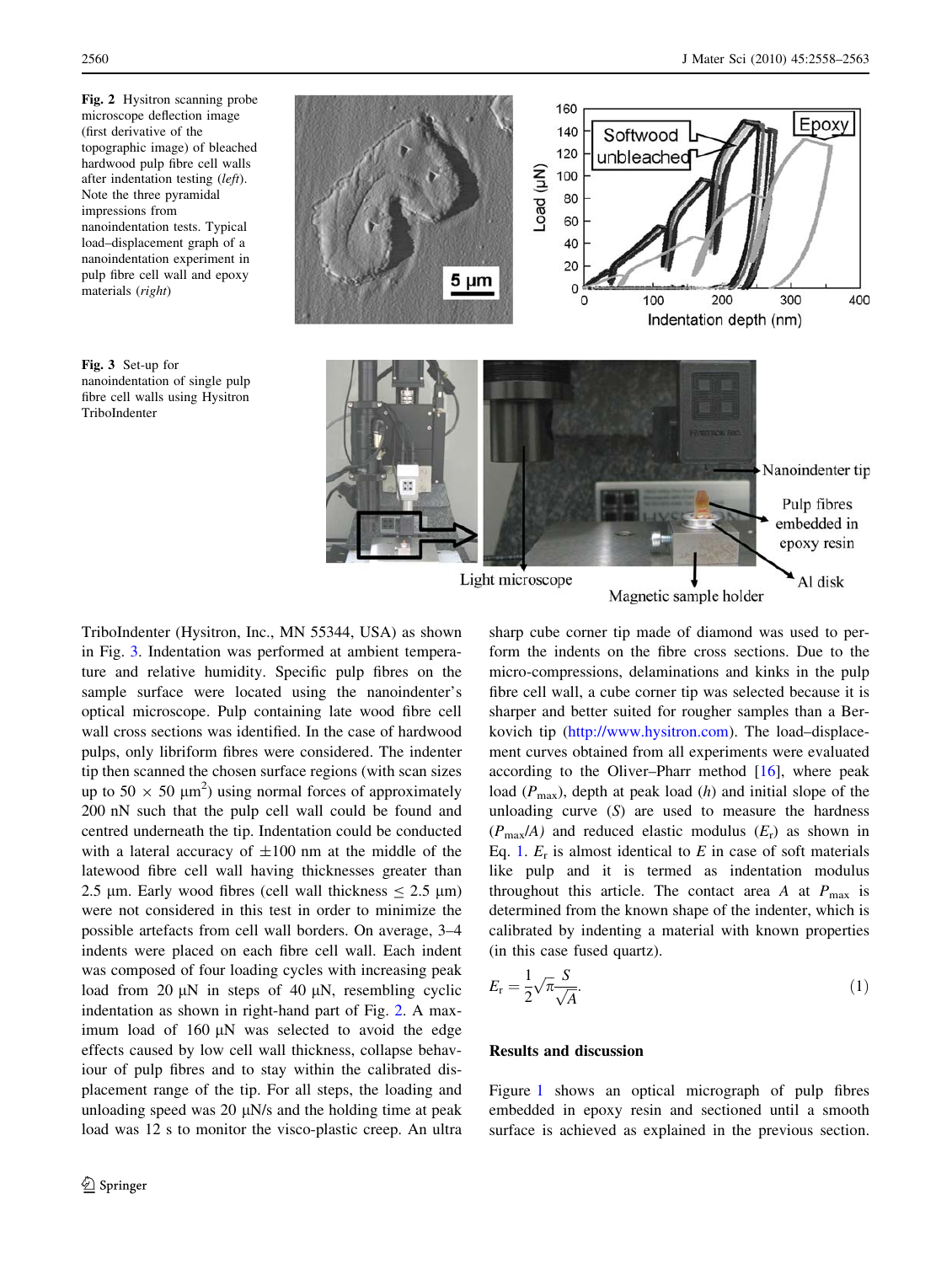This micrograph is taken prior to nanoindentation using normal reflected light microscopy in order to map the latewood cell cross sections. Undoubtedly, this micrograph reveals not only fibre cross sections but also some tilted (misaligned fibre cross sections) and longitudinal sections due to the fibre misalignment. As pulp fibres are 1–3 mm length and highly flexible, it is difficult to achieve a specimen with all fibres aligned in one direction. As the indentation modulus depends on the fibre misalignment [12], care is taken to select only longitudinally aligned fibre cross sections, which are free from other artefacts such as knife markers. One way of checking the fibre alignment is to compare the shapes of the fibre cross section before indentation and after indentation followed by  $5 \mu m$ sectioning.

The scanning probe microscopy image of residual indents on pulp fibre cell wall after nanoindentation is shown in left-hand part of Fig. 2. This fibre is fully collapsed (negligible lumen) and compressed such that the lumen exhibits variability in its cell wall thickness. However, no variability in indentation modulus  $E_r$  and hardness H was observed across the cell wall. This is most likely because indents were performed on very localized areas of the cell wall where minimal cell wall defects were found. So it is assumed that  $E_r$  and H values obtained from nanoindentation tests are higher than average values. Typical load–depth curves of pulp fibre and epoxy are displayed in the right-hand part of Fig. 2. Both pulp and epoxy revealed elasto-plastic behaviour during loading and unloading and some creep while holding at the peak load was also observed. However, for a given load, the slope of the unloading curve is higher and maximum indentation depth is lower for pulp fibre when compared to epoxy.

Indentation modulus  $E_r$  and hardness H values of different pulp grades are displayed in Figs. 4 and 5, respectively. On average, more than 30 measurements were used for each fibre type. In many tests, a slight decrease in  $E_r$ and H was observed with increasing indentation depth. Similarly nanoindentation of viscose and lyocell fibres also revealed a decrease in hardness and elastic modulus with increasing indentation depth [7]. We assume this is not due to the surrounding epoxy but due to the difficulties in detecting the surface contact at low loads [8]. The quantitative analysis of nanoindentation data revealed an average  $E_r$  and H of  $12.2 \pm 1.6$  and  $0.42 \pm 0.05$  GPa, respectively, for S2 cell walls of unbleached scots pine pulp. For S2 wall of spruce latewood, Zickler et al. [29] reported average  $E_r$  and H of 14.2 and 0.40 GPa, respectively. Gindl et al. [6] reported  $E_r$  of 16.2 and H of  $0.43$  GPa for the latewood Norway spruce (MFA  $20^{\circ}$ ). So, the values of the unbleached softwood pulp are in good agreement with the values presented by Zickler and Gindl.



Fig. 4 Nanoindentation results showing indentation modulus or reduced elastic modulus of pulp fibre cell walls and epoxy resin (HWUB hardwood unbleached, HWB hardwood bleached, SWUB softwood unbleached, SWB softwood bleached, N number of samples). The box and whisker plot shows the mean value (small square in the box), median (horizontal line inside the box), the 50% interquartile range (box), maximum and minimum values (whiskers) and outliers



Fig. 5 Nanoindentation results showing the hardness of pulp fibre cell walls and epoxy (HWUB hardwood unbleached, HWB hardwood bleached, SWUB softwood unbleached, SWB softwood bleached, N number of samples)

 $E_r$  of 9.1  $\pm$  1.6 and H of 0.43  $\pm$  0.05 GPa was obtained for unbleached eucalyptus pulp. Wu et al. reported an  $E_r$  of 20.2 and  $H$  of 0.49 GPa as an average values of 10 hardwood species [26]. In Figs. 4 and 5,  $E_r$  and H of epoxy resin (embedding medium) were determined to be 4.6 and 0.24 GPa, respectively, which were measured simultaneously with pulp cell wall measurements. Gindl and Gupta [5] presented the  $E_r$  and H of same epoxy resin as 3.1 and 0.10 GPa, respectively, where a berkovich tip was loaded to a peak force of 500  $\mu$ N.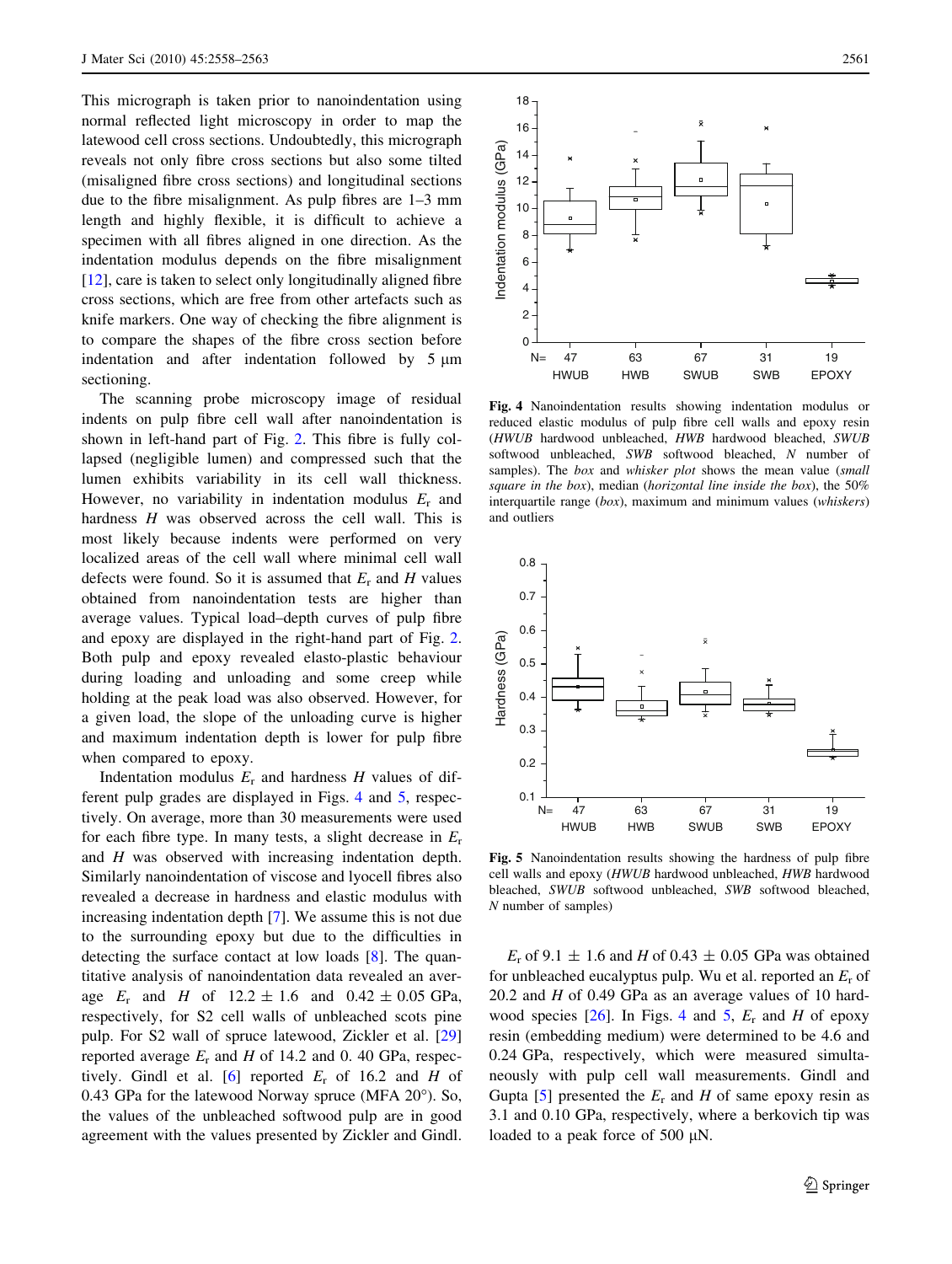Regarding  $E_r$  shown in Fig. 4, unbleached hardwood showed significantly lower values than unbleached softwood. After the bleaching treatment, both hardwood and softwood revealed a similar Er value of  $\sim$ 11 GPa for a similar Kappa number of  $\sim$  1 (lignin content 0.2%). For a similar indentation depth, Gindl et al. [7] reported an  $E_r$  of  $\sim$  11 GPa for lyocell fibre composed of 100% cellulose fibre. As  $E_r$  is directly proportional to MFA as revealed by several nanoindentation measurements [6, 26], it is difficult to interpret the  $E_r$  values of different pulp grades shown in Fig. 4 without the MFA measurements. However, it is difficult to evaluate the accurate MFA of pulp fibres especially where indentation is performed, although some studies have been reported in literature [3, 20].

Hardness values measured from nanoindentation are shown in Fig. 5. As  $H$  is a plastic property of the material unlike  $E_r$ , MFA does not influence the hardness value, which could be the reason that no difference in  $H$  was observed between softwood and hardwood in the present study. This supports the recent study that nanoindentation hardness is related to the cell wall matrix [12]. Similarly, Wu et al. [26] also found no significant trend between nanoindentation hardness and MFA of 10 hardwood species. In general, bleaching treatment increases the ductility of the cell wall assembly by degrading the lignin, which eventually leads to lower hardness values compared to the unbleached fibres of both hardwood and softwood as shown in Fig. 5. This can be understood as follows: the lignin content of the wood is around 23%, and cell wall hardness is around 0.42 GPa (unpublished data). Based on the Kappa numbers measured in this study, the lignin content of the unbleached softwood and hardwood pulp is around 4.4 and 2%, respectively. Even though lignin content decreased significantly from wood to unbleached pulps, the hardness value remained constant, i.e.  $\sim 0.42$  GPa. The lignin content of the bleached fibres is measured to be 0.2%, and their hardness values are in the range of 0.36 GPa. That means removal of the lignin–hemicellulose matrix during bleaching plays a significant role in stress transfer between cellulose microfibrils. When the lignin content is further reduced e.g. zero percentage in lyocell fibres, the hardness value drops drastically to 0.24 GPa, in which only hydrogen bonding and van der Waals bonding takes place between cellulose–cellulose molecules.

#### Conclusion

We have shown that nanoindentation can be used as a tool to estimate changes in the cell walls caused by bleaching and also to study the differences in cell wall mechanical properties between hardwood and softwood.

- 2562 J Mater Sci (2010) 45:2558–2563
	- Within a pulp cell wall, no change in indentation modulus and hardness was observed.
	- After kraft cooking, prior to bleaching, indentation modulus of 12 GPa was observed for softwood pulp, which is 25% higher than hardwood pulp and 30% lower than softwood. With respect to hardness, no difference was observed between wood and pulp.
	- However, bleaching treatment decreased the hardness value of both softwood and hardwood pulps indicating the importance of critical kappa number (lignin content) during residual delignification.
	- After cooking, bleaching and drying stages, both hardwood and softwood fibres have similar  $E_r$  $({\sim}10.5 \pm 2.1$  GPa) and  $H({\sim}0.377 \pm 0.033)$ .

Acknowledgements This research was funded by State Secretariat for Education and Research, Switzerland (Grant number: C.07.0023) and partly funded by the COST—European Cooperation in Science and Technology (Action number: E54). We are very thankful to Prof. Ralph Spolenak and Dr. Marianne Dietiker from the Department of Materials, ETH Zürich, Switzerland for allowing us to use their Hysitron TriboIndenter. Dr. Jean-Marc Breguet (CSEM, Switzerland) is gratefully acknowledged for his contribution to the project proposal. The authors would like to thank Dr. Kilian Wasmer and Mr. Peter Ramseier for their contribution in specimen preparation. Dr. Tanja Zimmermann is greatly acknowledged for her helpful comments on the manuscript.

#### References

- 1. Barnett JR, Bonham VA (2004) Biol Rev 79:461
- 2. Courchene CE, Peter GF, Litvay J (2006) Wood Fibre Sci 38(1):112
- 3. Donaldson LA (1991) Wood Fibre Sci 23(2):290
- 4. Fahlén J, Salmén L (2005) Biomacromolecules 6:433
- 5. Gindl W, Gupta HS (2002) Composites A 33:1141
- 6. Gindl W, Gupta HS, Schöberl T, Lichtenegger HC, Fratzl P (2004) Appl Phys A 79:2069
- 7. Gindl W, Konnerth J, Schöberl T (2006) Cellulose 13:1
- 8. Jakes JE, Stone DS, Frihart CR (2007) Proceedings of 30th annual meeting of the adhesion society, Inc, Tampa Bay, Florida, USA, p 15
- 9. Joutsimo O (2004) PhD thesis, Helsinki University of Technology, Finland
- 10. Karlsson H (2006) Fibre guide—fibre analysis and process applications in the pulp and paper industry. AB Lorentzen & Wettre, Sweden. ISBN: 91-631-7899-0
- 11. Konnerth J, Harper D, Lee SH, Rials TG, Gindl W (2008) Holzforschung 62:91
- 12. Konnerth J, Gierlinger N, Keckes J, Gindl W (2009) J Mater Sci 44:4399. doi:[10.1007/s10853-009-3665-7](http://dx.doi.org/10.1007/s10853-009-3665-7)
- 13. Leppänen K, Andersson S, Torkkeli M, Knaapila M, Kotelnikova N, Serimaa R (2009) Cellulose 16(6):999
- 14. Lichtenegger H, Reiterer A, Stanzl-Tschegg SE, Fratzl P (1999) J Struct Biol 128:257–269
- 15. Paavilainen L (2002) In: Mark RE, Habeger CC Jr, Borch J, Lyne MB (eds) Handbook of physical testing of paper, vol 1, chap 13. Marcel Dekker, Inc., New York, p 699. ISBN: 0-8247-0498-3
- 16. Oliver WC, Pharr GM (1992) J Mater Res 7:1564